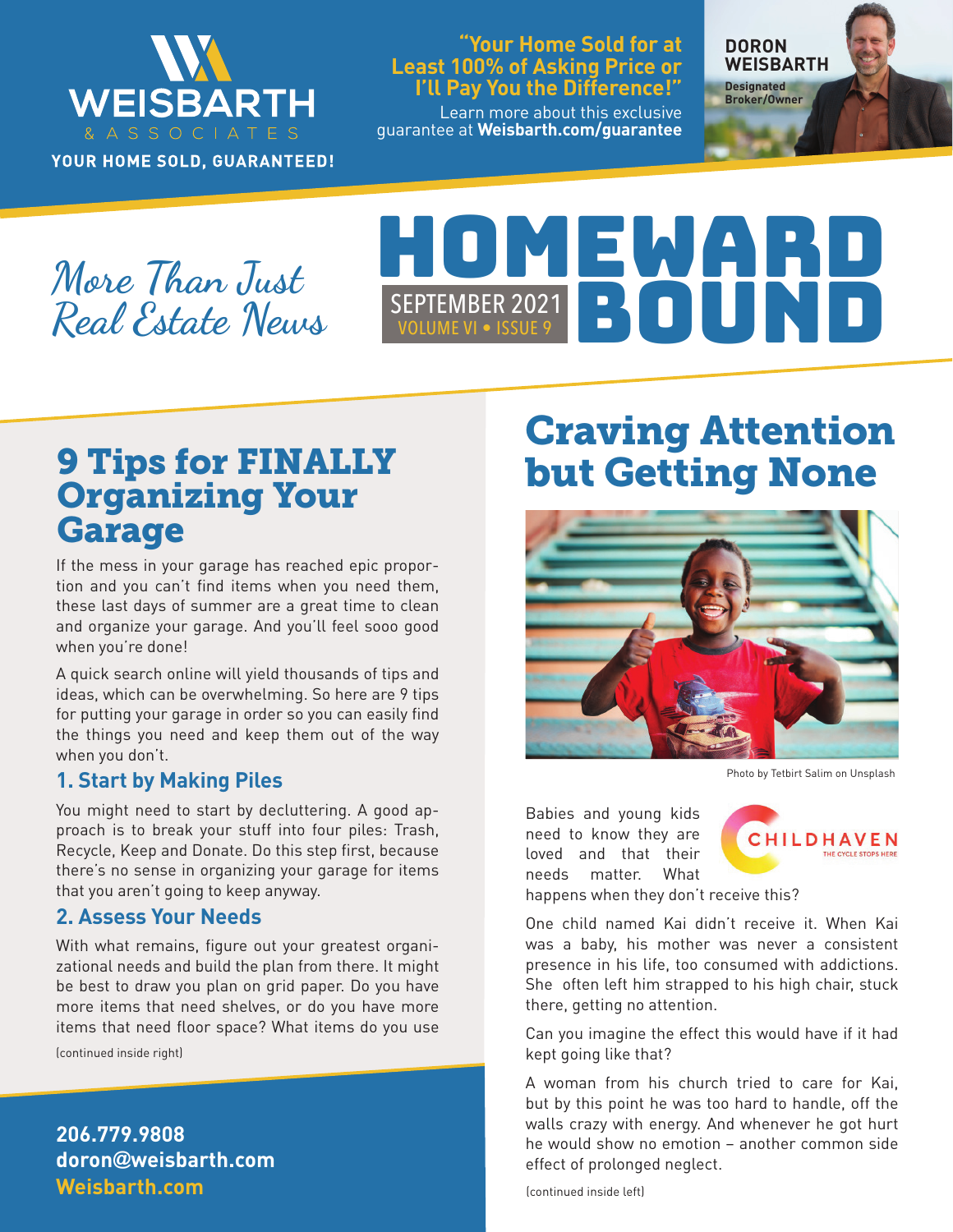## Why Fall is a great time for both buyers and for sellers (continued from back)

Historically, from about mid-September through about mid-November, we see a declining number of new listings that hit the market. They join whatever listings from Spring and Summer that didn't sell, usually because those homes were overpriced. This combination nets a relatively good inventory of homes that are available for sale.

On the demand side this time of year, the pool of buyers tends to be a bit smaller in the Fall, for two reasons. First, we have fewer new buyers who enter the market this time of year (the largest surge of new buyers is right after the new year). And second, because of attrition in the existing buyer pool, mostly by people who tried and failed to make a purchase and therefore decided to exit the market emptyhanded. This smaller pool of buyers means that the competition is not quite as fierce as it is in the Spring and Summer, making it a bit easier for the buyer to compete. But there's a boon for seller too - this smaller pool of buyers is typically made up of people who are both financially strong and very, very motivated!

The net results, as you can see from the diverging trends of the two lines, starting around September, is that despite the lower number of new listings, the market activity typically remains very strong, making it a great time for both buyers and sellers!

If you know anyone considering buying or selling their home, we would love to help! Please refer them to us and we'll take great care of them. Remember to tell them about our performance guarantee and how their business will help support the kids at Childhaven. And thank you for your help and support!

# Your Referrals Help Kids in Need

Through all of COVID-19 the Childhaven staff continues to care for every child, delivering counseling, developmental therapy, wrap-around supports, home learning, meals, family meetings, and much more.

Every referral you send our way helps the kids at Childhaven, because we donate a substantial portion of our income from every home sale to this amazing organization. If you know anyone considering buying or selling, you have three options:

- **1.** Send me an email to referral@weisbarth.com with the contact info of the person you know who is considering a move.
- **2.** Call me direct or pass on my number 206.779.9808
- **3.** Go to our website at **Weisbarth.com/referrals**

### Our donations to date for Childhaven!

A portion of every sale from Weisbarth & Associates is given to Childhaven and in the past 5 years we have donated over **\$200,000** to Childhaven.





Join us ONLINE for the special 20th Anniversary of the Annual Childhaven Auction on Saturday, October 23rd 2021.

## Craving Attention but Getting None

(continued from front)

When he came to Childhaven, Kai developed a reputation for hugging other kids. But his hugs were pretty rough and he sometimes hit them. He became known as the 'panther pouncer,' because he would pick a random kid and just pounce on him.

Childhaven's staff helped Kai develop healthier ways to interact with kids, and over time he overcame the trauma of neglect.

They taught him to act out plays with stuffed animals, and used them to teach him not to hit. He learned to use words instead of hands, and to ask nicely for toys rather than just grabbing them.

Eventually, he stopped pouncing and learned how to give fun hugs that made everyone happy.

After Kai received the attention he needed, Childhaven's team had prepared him for entry into kindergarten, so he would have a chance at a better life.

On October 23rd, Childhaven will be holding the 20th anniversary of the Childhaven Auction. It's moved online, but we'll be there and we would love to see you there!

#### **Find out more at childhaven.org/events.**



**Weisbarth.com 206.779.9808 doron@weisbarth.com**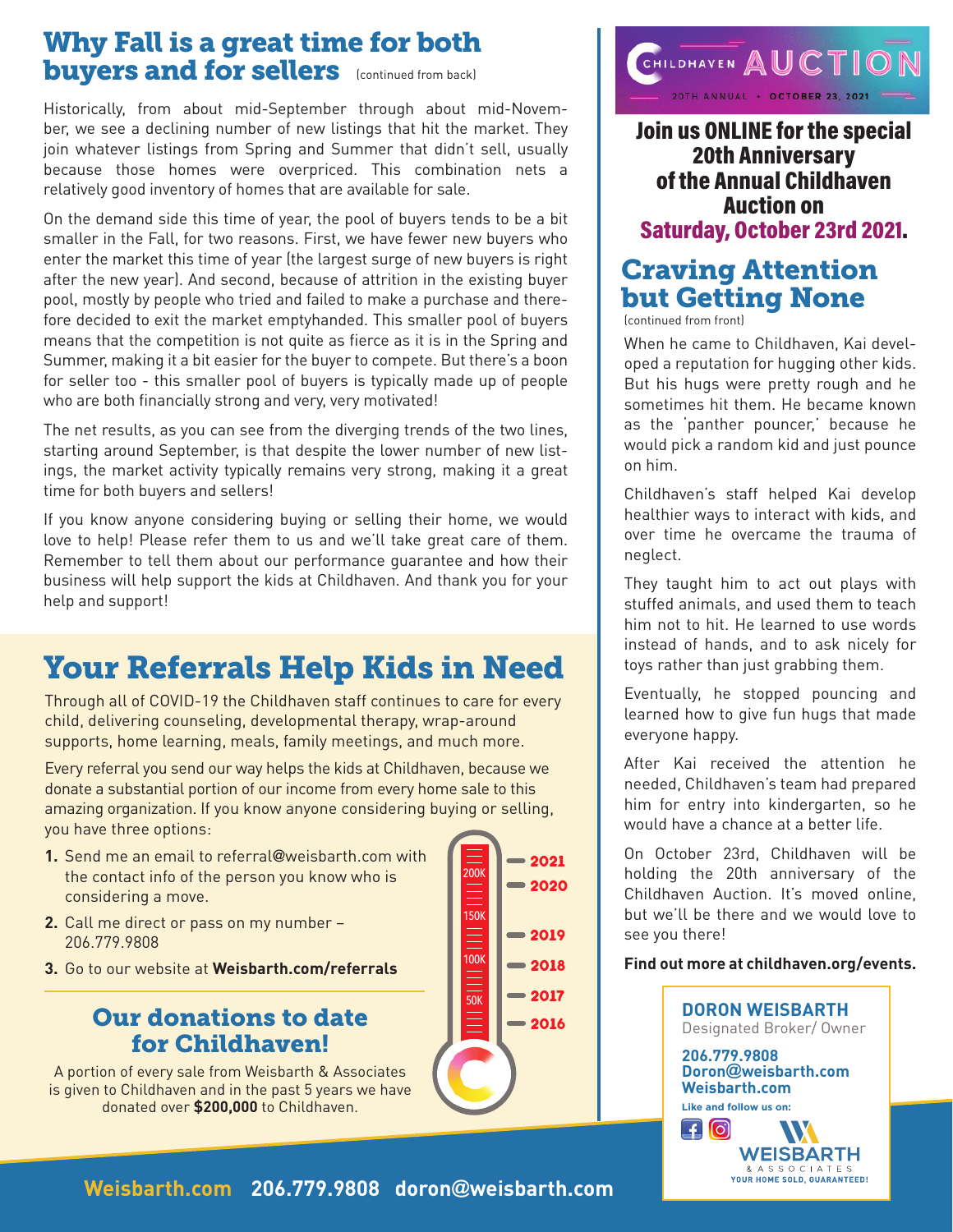## 10 Tips for FINALLY Organizing Your Garage

(continued from front)

regularly and what item do you only use on rare occasions? Be strategic in how you place your items.

#### **3. Use 3-Space**

In garages, vertical storage is the secret to happiness. For smaller items, pegboards are an excellent use of space because you can hang things on them and get them off the floor. And look for creative ways to use the overhead space with wire shelving that attach to the ceiling where you can store large items out of the way.

#### **4. Screw Plywood – not Wire Shelves – into the Wall Studs**

Wire shelving is popular because it's versatile and seethrough. The problem is, it needs a sturdy wall to screw into, and this limits how you can use it.

If you screw a solid sheet of plywood into the wall studs, now you can attach the wire shelves to the plywood. This



Photo by Maxim Selyuk on Unsplash



Doron Weisbarth Michelle Shafagh



Blake Cisneros **Dominic Wood** Steve Thompson Laura Villar













opens many more arrangement possibilities so you can maximize the space.

#### **5. Use Large Tubes for Storing Tall Stuff**

You can find tubes of different sizes and materials, such as plastic, PVC, and even those tubes designed for forming concrete footings. These work great for storing things like long-handled tools, such as rakes and shovels, as well as fishing poles and bats. Secure the tubes to a wall or shelf with straps or wires.

#### **6. Captain Hook**

Hooks are great for getting larger items, like bikes and leaf blowers out of the way. You can attach hooks to walls and to ceilings. Rubbermaid makes the FastTrack power tool hook that is great for holding moderately heavy items.

#### **7. Stackable Cubbies**

For items that just need a place, stackable cubbies keep it out of the way and don't require any installation or construction. Great for kids' stuff, smaller sports equipment, and yard stuff. For safety, make sure to secure to a wall.

#### **8. Track Systems**

For oddly shaped items that need to be put somewhere, a Gladiator Track System gives great flexibility. It uses hooks and various other attachments to customize your wall to fit your needs, so that everything has a place.

#### **9. Free Standing Shelves**

You can find these in metal or plastic, and in a variety of sizes. They can be moved around as needed and some even come with heavy duty wheels. If you cannot secure your shelves to a wall, make sure to put heavy items on the bottom and light ones on top, to help anchor them in place.

> The 2021 Weisbarth Team

> > **We're looking for a few good people to join our team. Know any top candidates? Call me at 206-779-9808.**

## **"Your Home Sold for at Least 100% of Asking Price or I'll Pay You the Difference!"**

Learn more about this exclusive guarantee at **Weisbarth.com/guarantee**